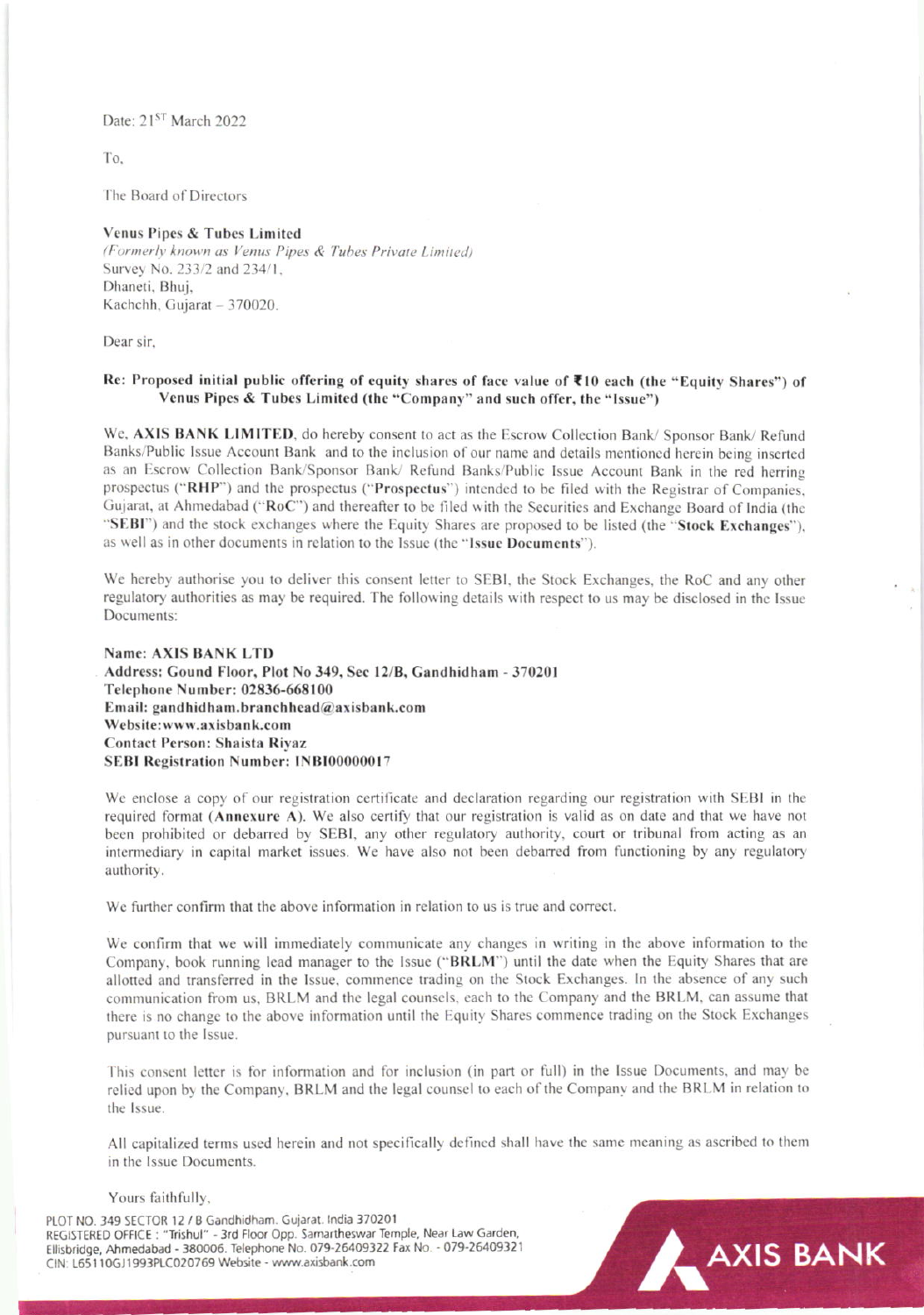For and on behalf of AXIS BANK LIMPTED.

Authorized signatory Name: Farin Mehta

CC:

# **SMC Capitals Limited**

401/402, Lotus Corporate Park, Off Western Express Highway, Jai Coach Signal, Goregaon (East), Mumbai - 400063 Maharashtra, India

### Legal Counsel to the Issue

### L&L Partners'

20th Floor, Tower 2 Indiabulls Finance Centre Elphinstone Road, Senapati Bapat Marg Lower Parel, Mumbai 400 013 Maharashtra, India

('Formerly Luthra & Luthra Law Offices)

PLOT NO. 349 SECTOR 12 / B Gandhidham. Gujarat. India 370201<br>REGISTERED OFFICE : "Trishul" - 3rd Floor Opp. Samartheswar Temple, Near Law Garden, Ellisbridge, Ahmedabad - 380006. Telephone No. 079-26409322 Fax No. - 079-26409321 CIN: L65110GJ1993PLC020769 Website - www.axisbank.com

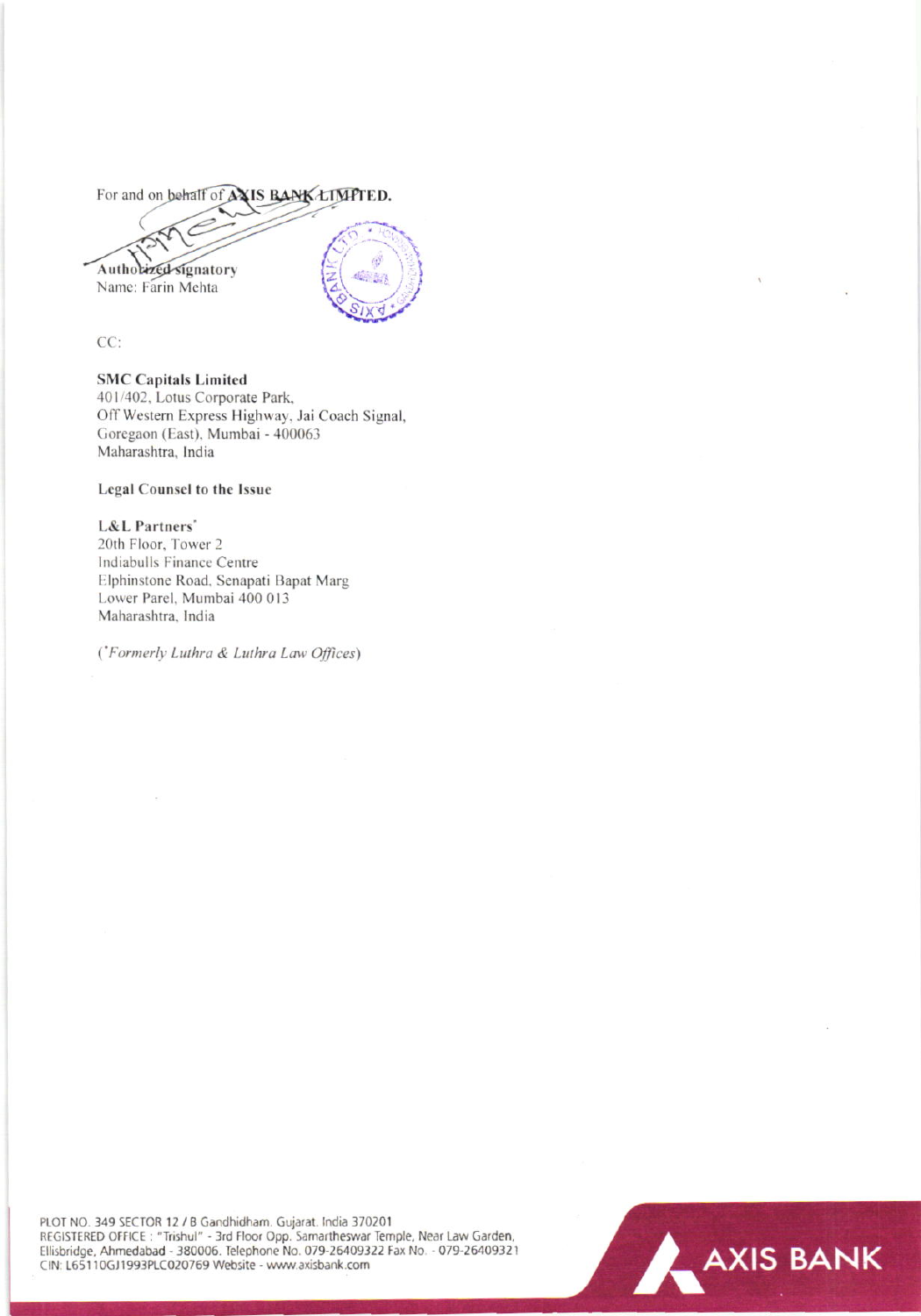#### Annexure A

## [ON THE LETTER HEAD OF THE ESCROW COLLECTION BANK/ REFUND BANKS/ PUBLIC **ISSUE BANK**]

|    | Registration Number:                                                                                                                        | INB100000017            |
|----|---------------------------------------------------------------------------------------------------------------------------------------------|-------------------------|
| 2. | Date of registration / Renewal of registration:                                                                                             | 16th November 2018      |
| 3. | Date of expiry of registration:                                                                                                             | Permanent Registration. |
|    | 4. If applied for renewal, date of application:                                                                                             | <b>NA</b>               |
| 5. | Any communication from SEBI prohibiting<br>AXIS BANK LIMITED from acting as escrow<br>collection banks/ refund banks/ public issue<br>bank: | NA                      |
| 6. | Any enquiry/investigation being conducted by<br>SEBI:                                                                                       | $\mathsf{NA}$           |
| 7. | Details of any penalty imposed                                                                                                              | <b>NA</b>               |



PLOT NO. 349 SECTOR 12 / B Gandhidham. Gujarat. India 370201<br>REGISTERED OFFICE : "Trishul" - 3rd Floor Opp. Samartheswar Temple, Near Law Garden,<br>Ellisbridge, Ahmedabad - 380006. Telephone No. 079-26409322 Fax No. - 079-26 CIN: L65110GJ1993PLC020769 Website - www.axisbank.com